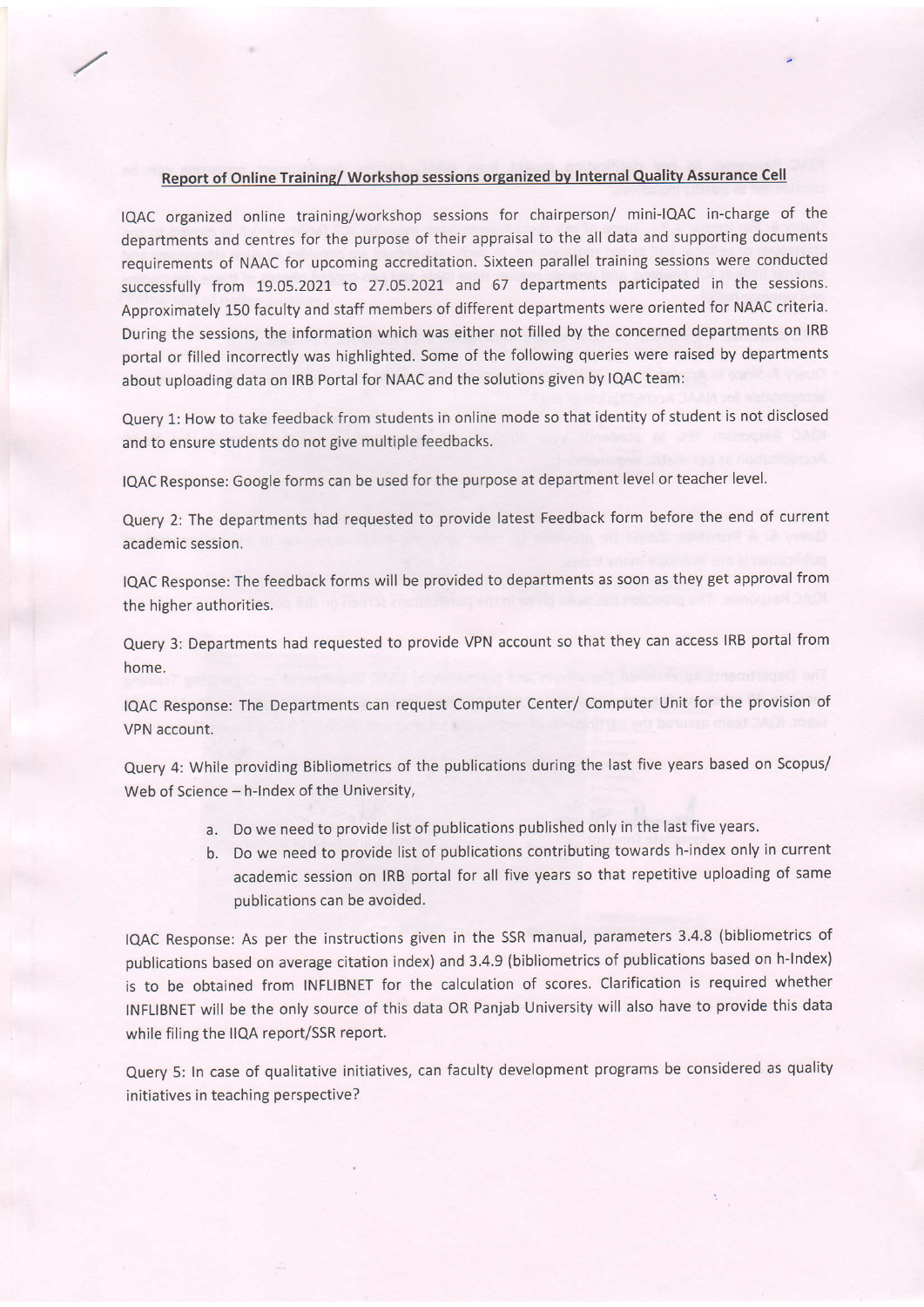IQAC Response: As per clarification sought from NAAC, Faculty development programs can be considered as quality initiatives.

Query 6: For metric 4.3.1, some of our departments have movable ICT facility which is moved to the classroom or seminar hall as per requirement. In such case should we consider all such classrooms ano seminar halls as ICT enabled, and provide master time table and geo-tagged photos of these classrooms and seminar halls?

IQAC Response: Clarification has been sought from NAAC, their response is awaited.

Query 7: Since in Academic year 2020-21, webinars had been conducted due to vivid situation, are they accountable for NAAC Accreditation or not?

IQAC Response: Yes, in academic year 2020-21, all such webinars are accountable for NAAC Accreditation as per metric requirements.

Query 8: A Provision should be provided to enter only the publication year of journal as date of publication is not available many times.

IQAC Response: The provision has been given in the publications screen on IRB portal.

The Departments appreciated the efforts and teamwork of IQAC Department in Organizing Training sessions. All other queries and issues related to NAAC requirements were satisfactorily resolved by IQAC team. IQAC team assured the participants of continuous support and resolving future issues, if any.

flucredle Starne

System Administrator (IQAC)

we keeppose. At air the interur lons given in the SSR manual, parameters 3.4.8 (black from INFLUBRET for the calculation of scores. Clarification at required whether